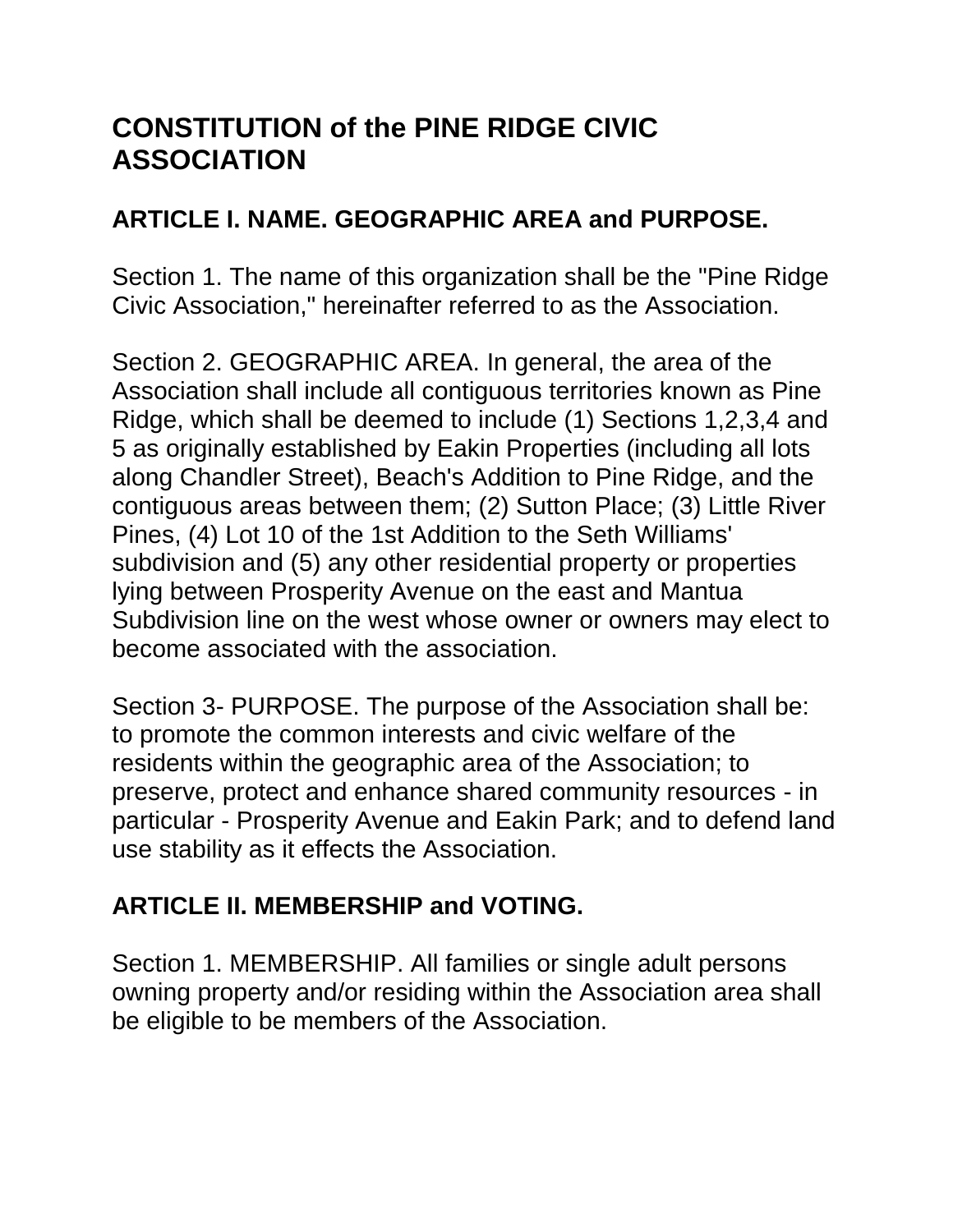Section 2. Each property shall be entitled to a maximum of two votes to be cast in person by adult members in good standing.

## **ARTICLE III. OFFICERS.**

Section 1. The officers of the Association shall consist of a president, a vice-president, a secretary and a treasurer. Their duties shall be those usually devolving upon such officers, or such other duties as may be assigned by the president or Executive Committee, and they shall serve for a period of one year and until their successors have been elected.

Officers and committee chairpersons shall be elected at the annual meeting of the membership in May.

Section 2. The term of office for all officers shall be one year, commencing on July 1 following their election and ending on June 30 of the following year.

Section 3. On expiration of their terms of office, officers shall pass on to their successors all property, correspondence, books, records, receipts, etc.

Section 4. In the event of a vacancy in the office of president, the vice-president shall assume the office for the unexpired term. In the event of a vacancy in any other office, such vacancy shall be filled by the president with the advice and consent of the Executive Committee.

Section 5. The president shall preside at all meetings and perform the duties appertaining to his office. The president shall appoint all committees except the Executive Committee and Nominating Committee, and will be ex-officio member of each committee.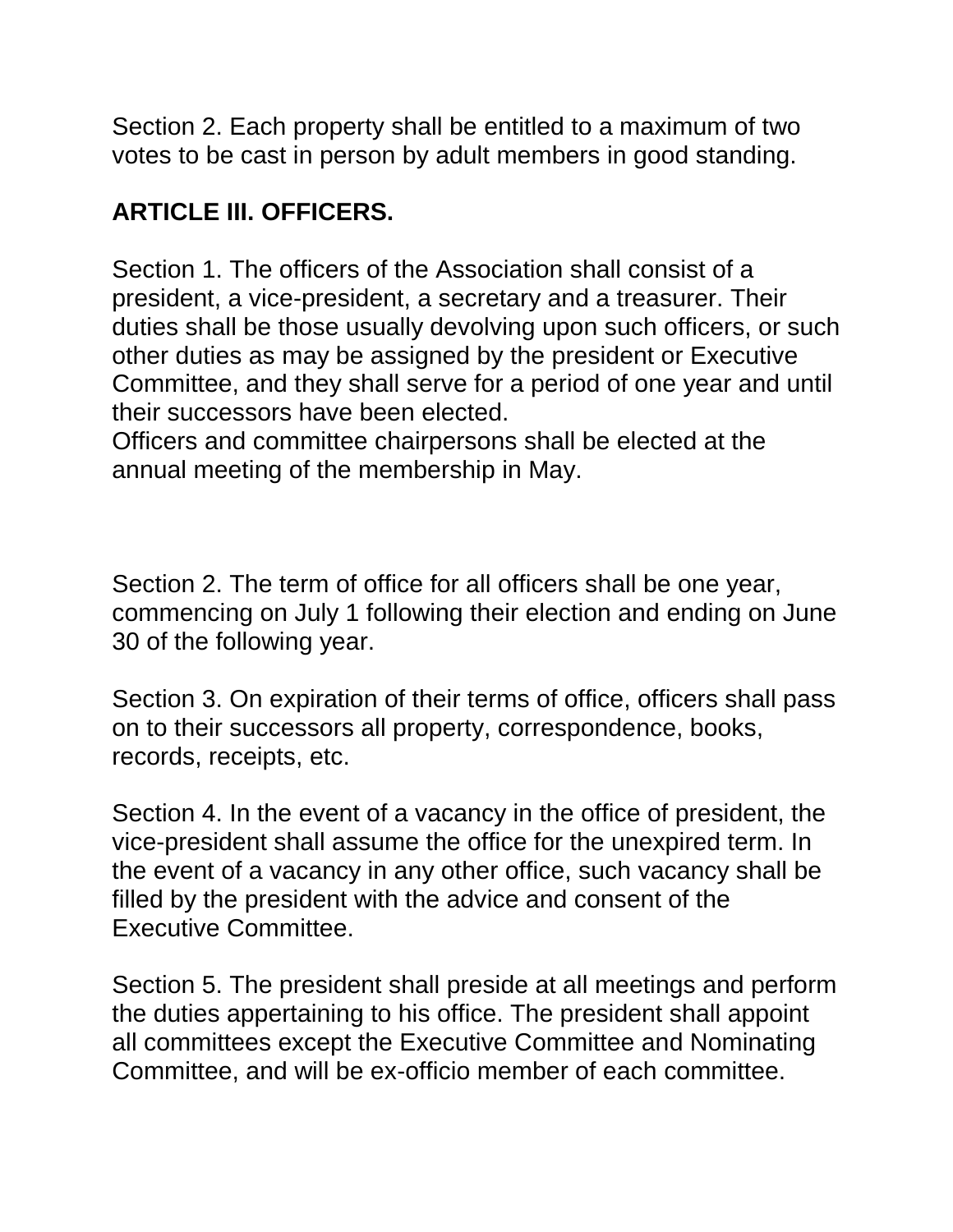Section 6. The vice-president, in the absence of the president, shall assume the duties of the president. The vice-president shall be responsible for the updating of the Association directory at least every two years.

Section 7. The secretary shall keep records of meetings of the Association and of the Executive Committee. The secretary shall issue notices of all Association and Executive Committee meetings, handle all correspondence, and when an alteration of the Constitution is to be brought up in an Association meeting, notify all members in writing in advance.

Section 8. The treasurer shall prepare an annual budget for approval of the Executive Committee, receive all funds, issue receipts, maintain Accounts, and pay all expenses included in the budget without further authorization, and prepare an annual financial report summarizing all receipts by budget categories. The treasurer shall keep on hand not more than \$25.00 in petty cash and shall maintain the balance in a checking or savings account. Any such account shall be in the name of the Association in an institution approved by the Executive Committee. Disbursements shall be made by the Treasurer only, or in his/her absence, by the president. A financial report shall be provided to the Executive Committee at each of its regular meetings thereof.

## **ARTICLE IV. MEETINGS.**

Section I. The annual meeting of the Association shall be held in May of each year. Additionally, other meetings may be called by the president or by the Executive Committee, on at least 48 hours notice to the members on urgent issues and no less than 7 days notice for normal issues. The president shall call a meeting of the Association upon the written petition of ten members in good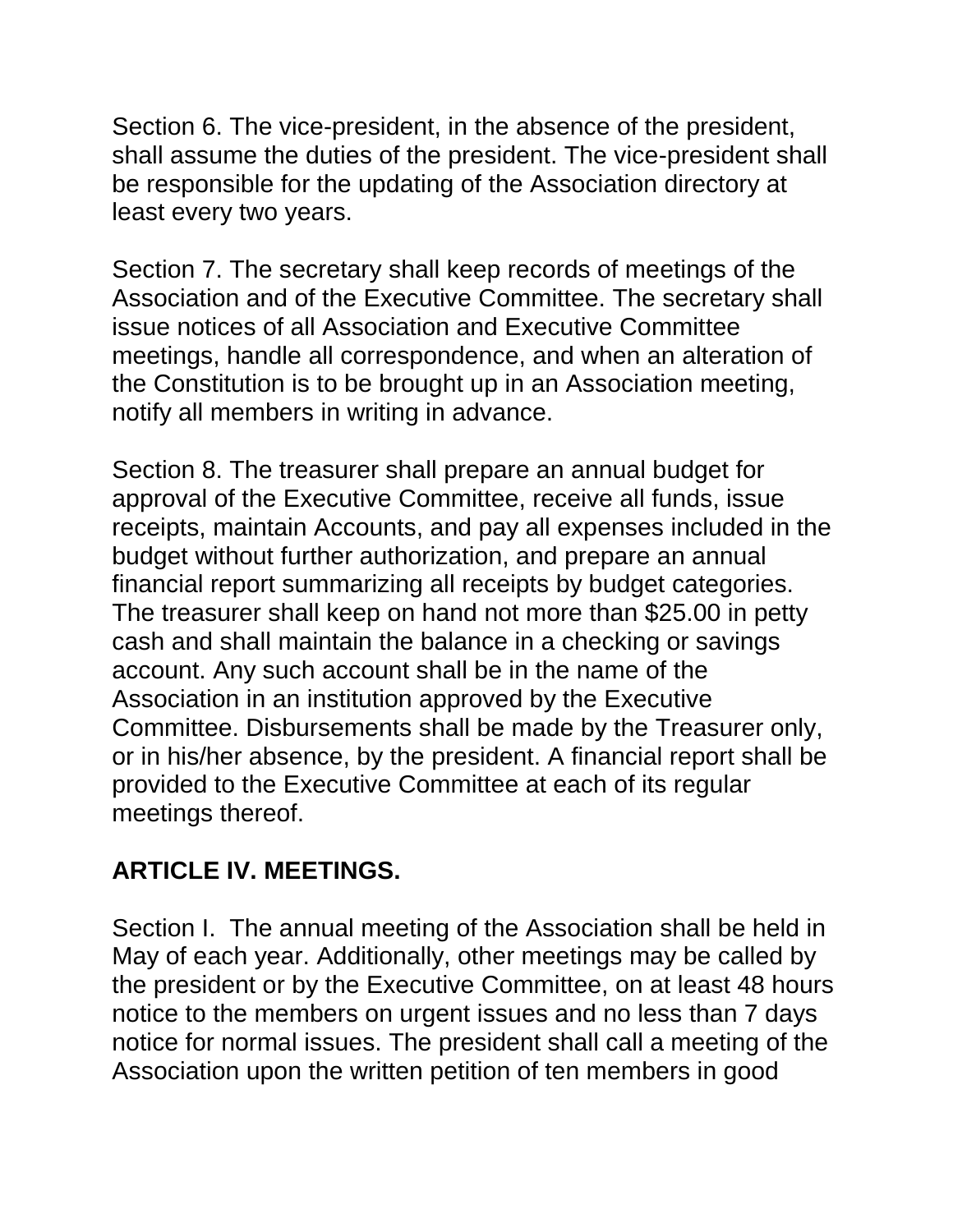standing, such petition to set forth the purpose of the desired meeting.

## **ARTICLE V. EXECUTIVE COMMITTEE.**

Section 1. The Executive Committee shall consist of the officers, the most recent resident past president, and the chairpersons or co-chairpersons of the Standing Committees and each member of the Executive Committee shall have one vote.

Section 2. The Executive Committee shall manage the affairs of the Association. Expenditures not included in the annual budget of the Association funds shall be approved by the Executive Committee by majority vote of the members present, except that the president may give advance approval for expenditures not in excess \$100.00.

Section 3. The Executive Committee shall meet monthly September through April, and at such other times at the call of the president. Members of the Association may attend regular meetings of the Executive Committee and, in accordance with procedures of the committee, present their views on agenda items.

Section 4. The president shall serve as chairperson of the Executive Committee.

Section 5. The Executive Committee shall appoint a Nominating Committee composed of at least three members. The Nominating Committee shall nominate a slate of officers for the following year, and shall report such proposed slate to the Association members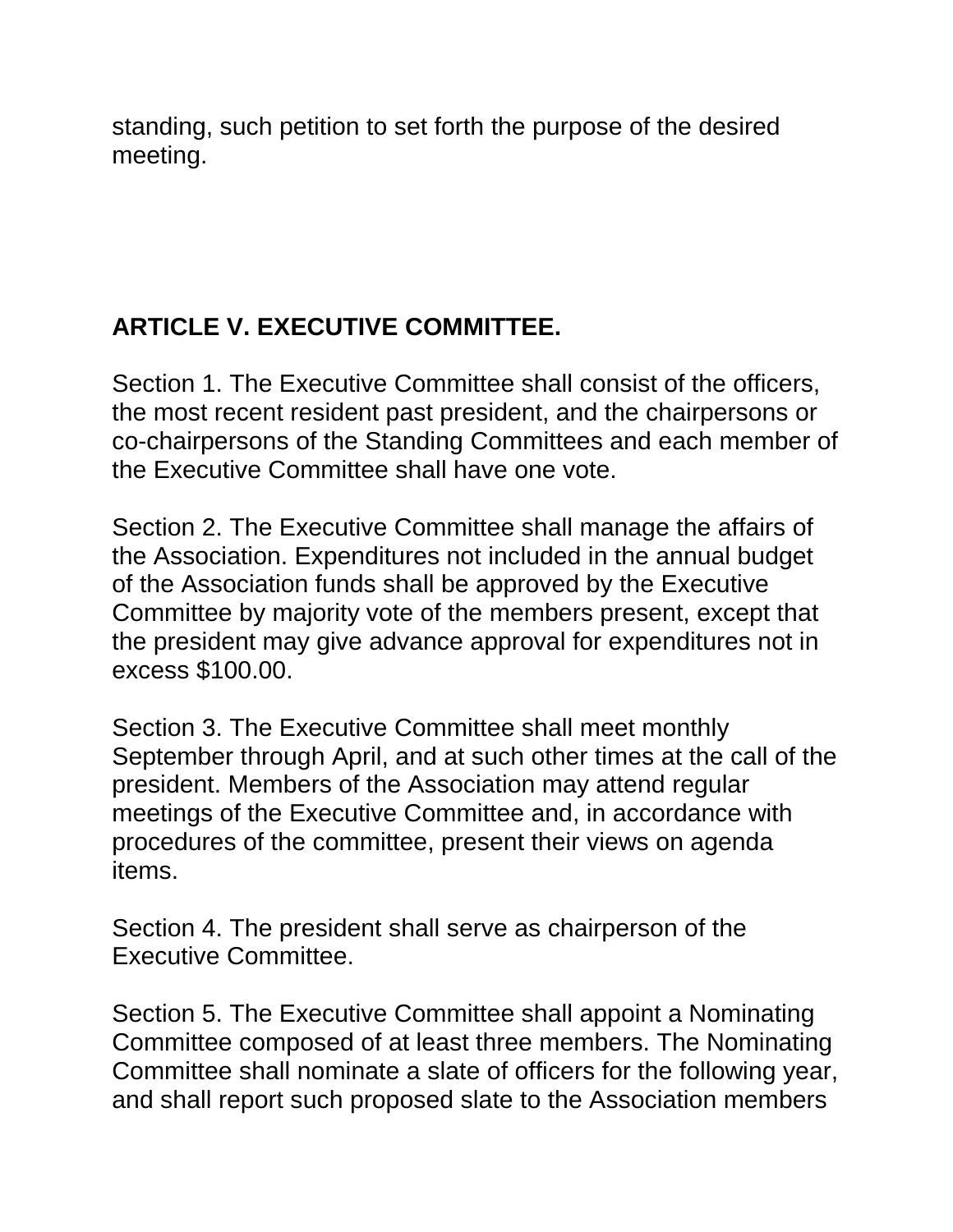in advance of the May meeting. All names on the slate shall be those of members who have agreed to serve if elected.

## **ARTICLE VI. ASSOCIATION COMMITTEES IN GENERAL.**

Section 1. The principle functions of the Association Committees shall be fact finding and reporting.

Section 2. Committee reports, when applicable, should be stated in the form of proposed Association Resolutions with supporting discussion. After review by the Executive Committee and resolution of differences, if any, the proposed resolution of the Association Committee shall be presented to the members through publication in the newsletter of the Association.

Section 3. Association Committees shall meet at the call of their chairperson. Members of the Association may attend meetings of any Association Committee and, in accordance with procedures of the Committee, present their views on the business before it.

Section 4. There shall be such Association Standing Committees as the bylaws provide, and such special committees as the president may appoint.

## **ARTICLE VII. AMENDING THE CONSTITUTION AND BYLAWS.**

Section 1. The Constitution may be amended by a two-thirds vote of the membership present - a quorum being present - provided notice of the proposed amendment or amendments has been given by publication. When action on proposed amendments cannot be delayed until the annual meeting, the president may call a special meeting of the Association.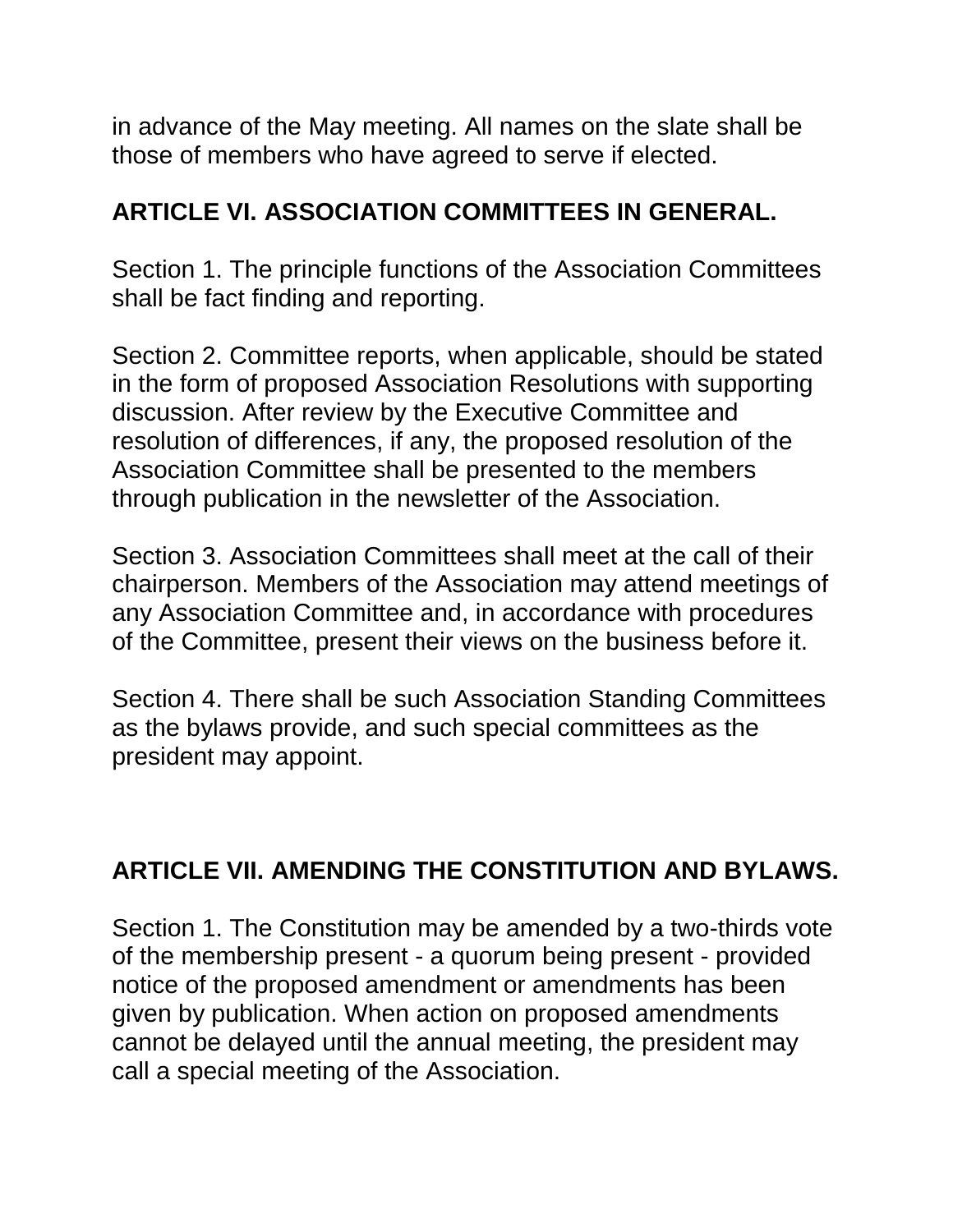Section 2. The Bylaws may be amended by a majority vote of the Executive Committee - a quorum being present - provided that at least 10 days notice of the proposed amendment or amendments has been given to the membership.

#### **ARTICLE VIII. QUORUM.**

Section 1. Fifteen members being present shall constitute a quorum for the transaction of the business of an Association meeting.

Section 2.

Seven members (or a majority of filled Executive Committee positions) being present at an Executive Committee meeting shall constitute a quorum.

## **ARTICLE IX. FINANCIAL REVIEW.**

The records of the Treasurer shall be audited by July 30,, or upon the change in Treasurer, by a qualified person or persons appointed by the President. A written report of the audit shall be presented at the September meeting.

## **ARTICLE X. AUTHORITY TO BIND.**

No member of this Association shall contract for, incur any debt, obligate the organization, or present views of the association except by authorization of the Executive Committee or membership. Such authorization must be documented in the official minutes of the meeting.

# **BYLAWS of the PINE RIDGE CIVIC ASSOCIATION**

## **ARTICLE 1. STANDING COMMITTEES.**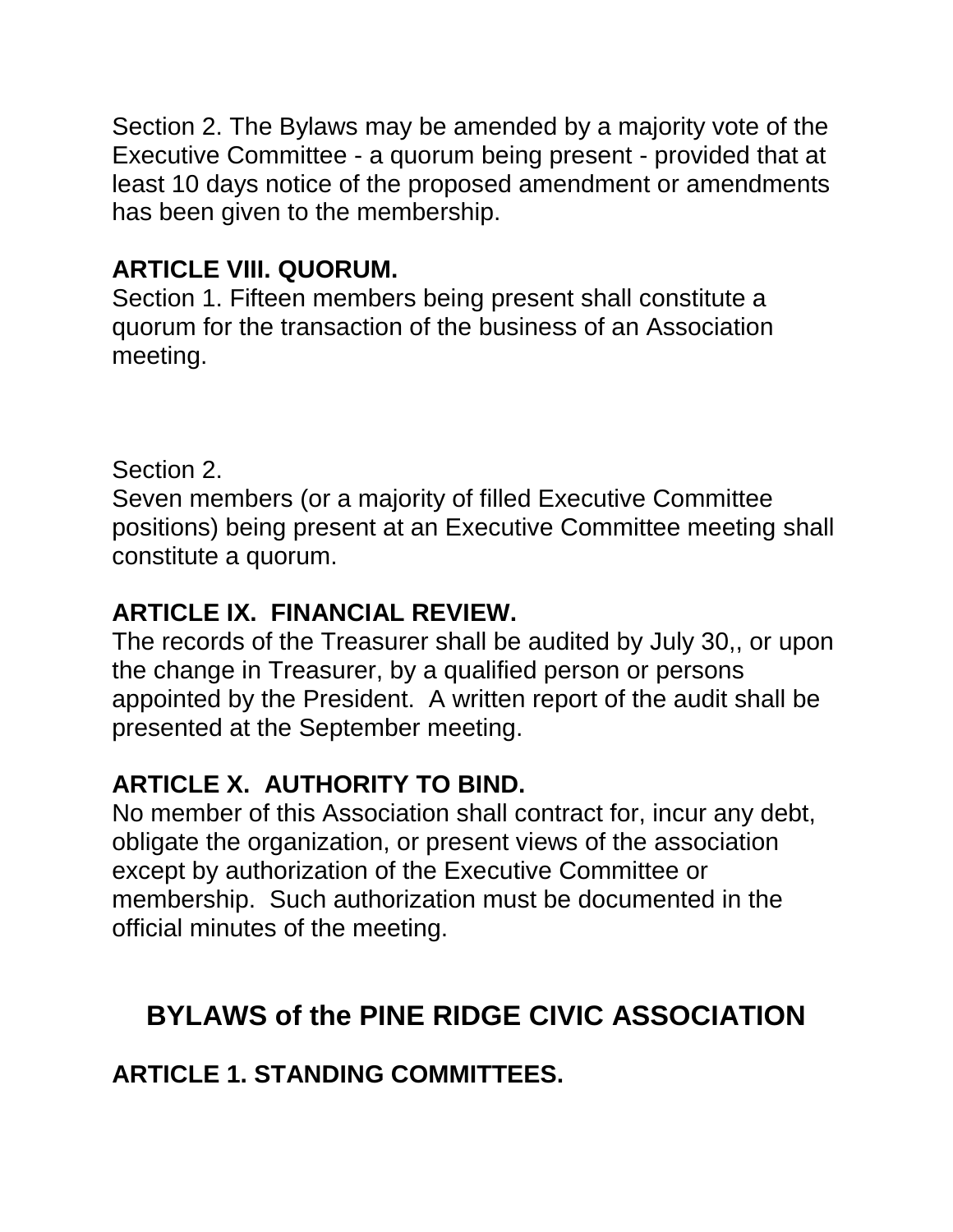Section 1. To fulfill a responsibility of becoming informed and informing the community on matters in which it should be concerned, the Association hereby establishes the following standing committees.

LAND USE and PARKS: (1) To study master plans and revisions of county zoning ordinances. To coordinate development of Association positions on any proposed changes in planning and zoning ordinances which would affect the community. To keep the Association - via the Executive Committee - fully informed on current land use problems. (2) To study and evaluate programs for parks and recreational development with particular emphasis on areas adjacent to the community and to make recommendations thereon to the Association -via the Executive Committee - for consideration in adoption of Association policy. (3) To maintain liaison with appropriate county, state and civic organizations.

TRANSPORTATION: To keep the Association - via the Executive Committee - informed about developmental programs of highways and mass transit which affects the community. (2) To maintain liaison with appropriate county, state and civic organizations.

COUNTY GOVERNMENT: (1) To study, evaluate and make recommendations - through the Executive Committee concerning Fairfax County legislative program, budget and water authority plans, and the Fairfax County School Board. (2) To maintain liaison with appropriate committees of the Fairfax County Providence District Council and the Fairfax Mason District Council, the Federation of Citizens Association, and the Parent Teacher Associations (PTAs) serving the community.

MEMBERSHIP: (1) To encourage all residents of the Association area to join and to maintain membership in the Association. (2) To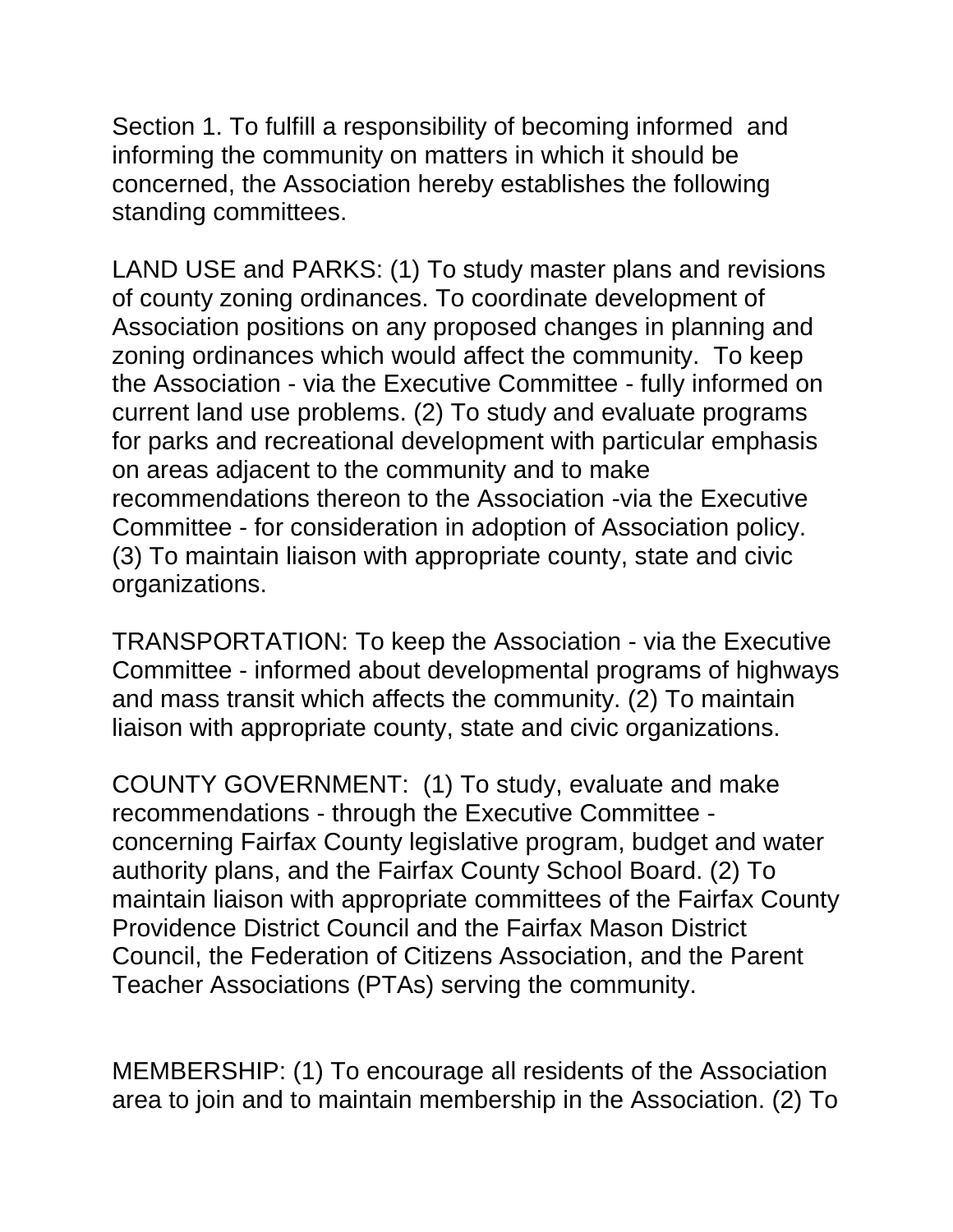welcome new families in the community and inform them of the activities and purposes of the Civic Association. (3) To select, if appropriate, a local representative (Block Captain) on each street or in each section to make house to house calls and to serve as liaison on local matters between his neighborhood residents and the Association. (4) To maintain a current listing of all residents of the Pine Ridge area. (5) To distribute the Pine Ridge Civic Association Directory.

PINE RIDGE PRESS: To prepare - with input from the Executive Committee - and distribute a periodic newsletter, which shall include appropriate notices, minutes of meetings, reports and officer and committee reports, and other items of interest to the members of the Association.

COMMUNITY INFORMATION: (1) To sponsor activities, other than those within the jurisdiction of the other standing committees, which contribute to the welfare of the community and its residents, and to organize and conduct the social activities of the Association including the annual membership/dinner meeting. (2) To serve as liaison with pertinent organizations. (3) To provide pertinent information concerning activities of other relevant organizations. (4) to foster communications between and among such organizations as may be deemed necessary.

NEIGHBORHOOD WATCH AND PARK WATCH: (1) To coordinate government-sponsored programs of citizen participation in neighborhood security. (2) To coordinate the neighborhood watch activities of sub-groups within the boundaries of the Association. (3) To act as liaison between the Association and pertinent county and state organizations and other civic associations in matters of government-sponsored neighborhood security.